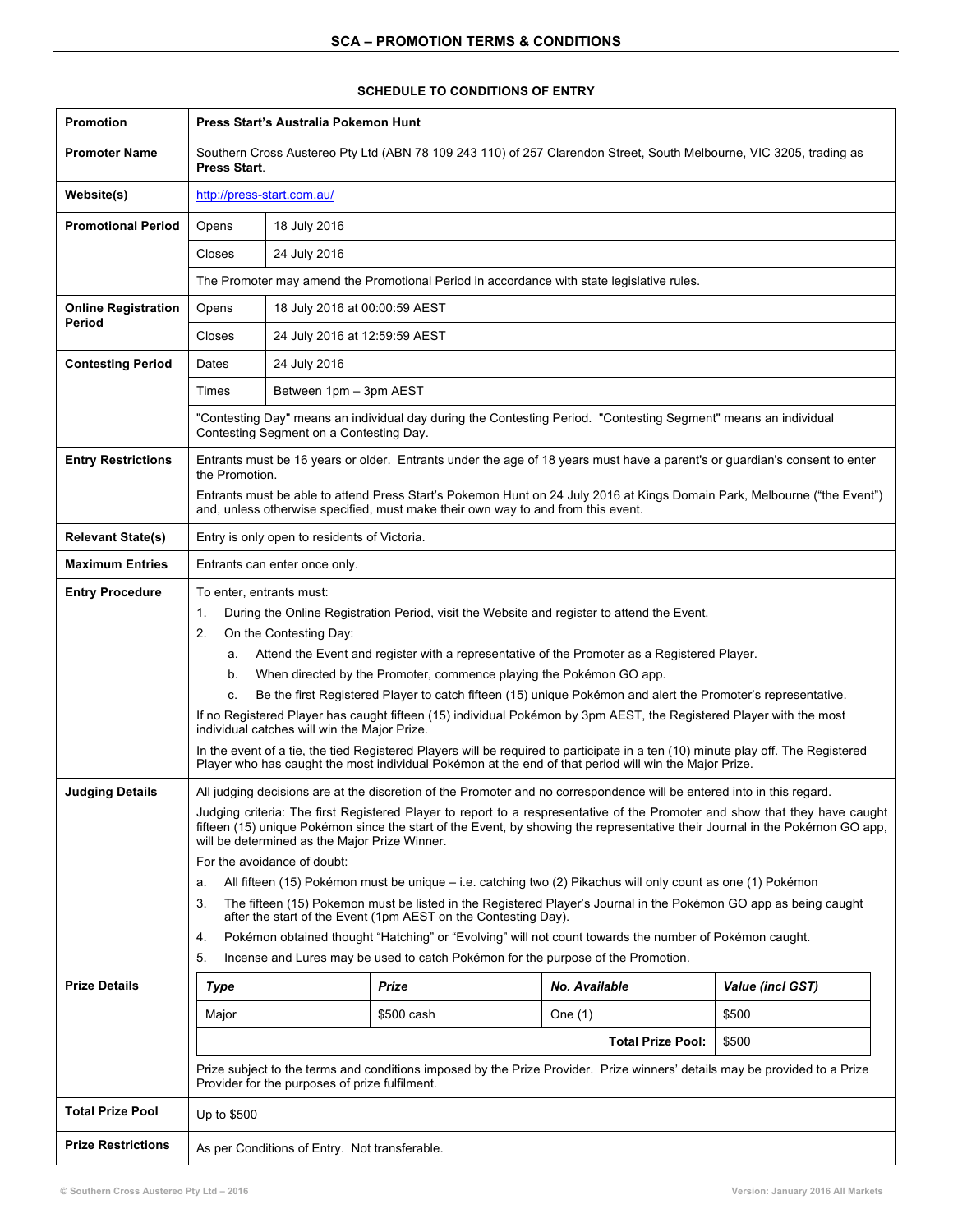## **SCA – PROMOTION TERMS & CONDITIONS**

| <b>Notification of</b><br><b>Winners</b> | Winner will be notified in person at the time of/immediately after winning.                                                                                                                                                                                                                                                                                                                       |
|------------------------------------------|---------------------------------------------------------------------------------------------------------------------------------------------------------------------------------------------------------------------------------------------------------------------------------------------------------------------------------------------------------------------------------------------------|
| <b>Publication Details</b>               | Winners will be published on 25 July 2016 on the Website for 28 days.                                                                                                                                                                                                                                                                                                                             |
| <b>Prize Claim Details</b>               | Prize Claim Date & Time: 25 August 2016 at 4pm AEST                                                                                                                                                                                                                                                                                                                                               |
|                                          | If a prize is not claimed by the Prize Claim Date & Time, the winner forfeits the prize. In this case, the Promoter will award<br>the prize in accordance with the Unclaimed Prize Arrangements below.                                                                                                                                                                                            |
| <b>Unclaimed Prize</b><br>Arrangements   | If a prize is not claimed by the Prize Claim Date & Time or if an entrant or entry is deemed invalid in accordance with the<br>Conditions of Entry, the Promoter will award the relevant prize to another valid entrant in accordance with the method<br>outlined in the Entry Procedure/Judging Details.                                                                                         |
| <b>Additional Terms</b>                  | The Promoter has no affiliation with Niantic, Inc, Nintendo Inc or The Pokemon Company.                                                                                                                                                                                                                                                                                                           |
|                                          | <b>The Event</b>                                                                                                                                                                                                                                                                                                                                                                                  |
|                                          | Registered Players are not restricted to Kings Domain Park during the Contesting Period, however they must register with the<br>Promoter's representative at the beginning and to alert the Promoter's representative when they have obtained the reguired<br>number of Pokémon.                                                                                                                  |
|                                          | Registered Players and other attendees will be required to follow the instructions of the Promoter and their nominated agents<br>and/or promotional partners and suppliers at all times during the Event. If a Registered Player fails to follow the instructions of<br>the Promoter and their nominated agents, promotional partners and suppliers, they may be disqualified from the Promotion. |
|                                          | Registered Players participate in the Event at their own risk.                                                                                                                                                                                                                                                                                                                                    |
|                                          | The location of the Event is at the absolute discretion of the Promoter. The location may change without prior warning. The<br>Promoter may request that Registered Players stand in a particular area/order and may provide reasonable instructions to<br>them, which they must abide by.                                                                                                        |
|                                          | In the case of extreme or wet weather, at the Promoter's discretion the Promoter reserves the right to postpone the Event at<br>any time. The Promoter will not be held liable for any such necessary changes and Registered Players will not be compensated<br>in any way.                                                                                                                       |
|                                          | By consenting to participate in this Promotion, all entrants hereby acknowledge that the Event will be photographed and/or<br>filmed for the purposes of marketing and publicity.                                                                                                                                                                                                                 |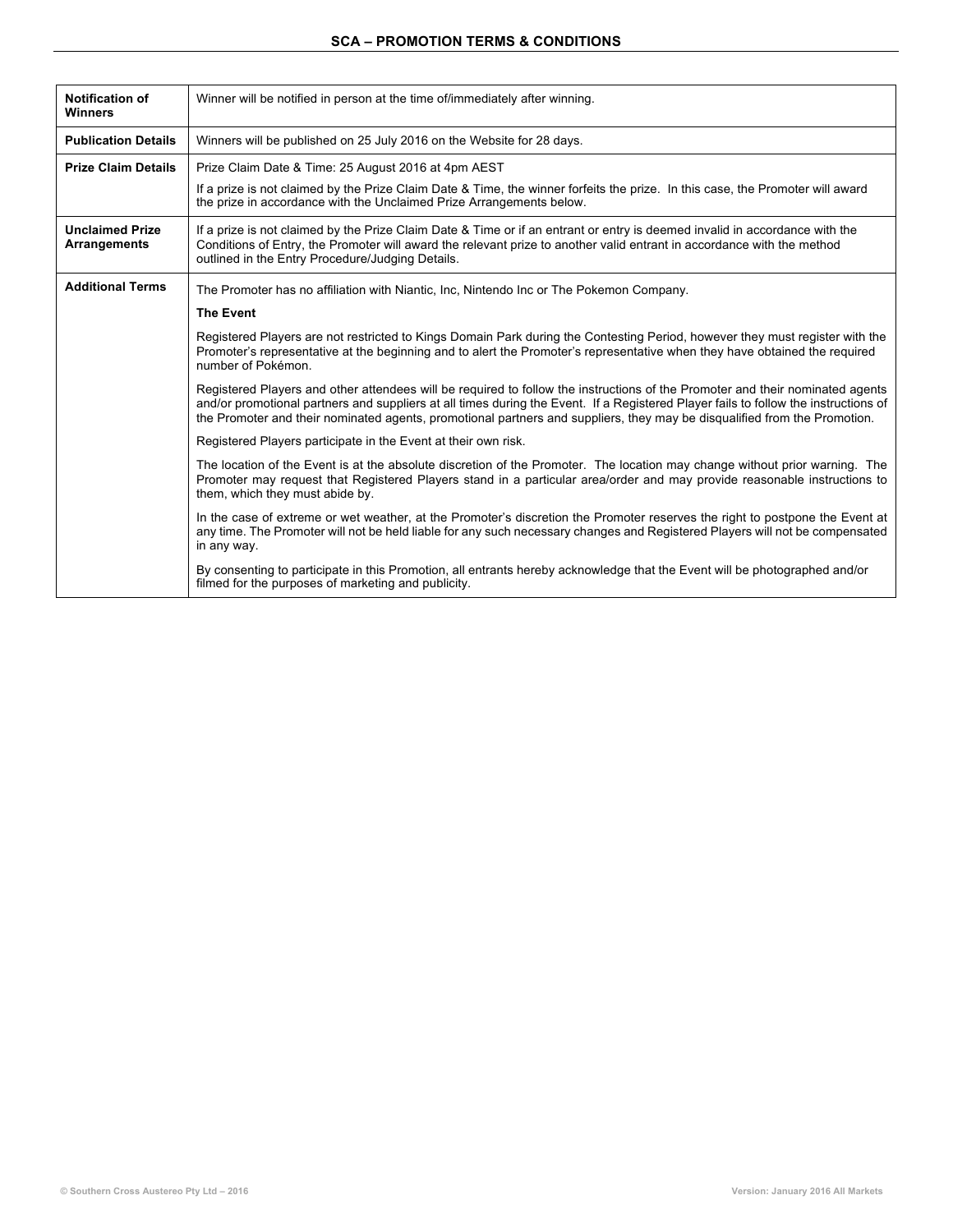## **CONDITIONS OF ENTRY**

- 1. Instructions and information on how to enter form part of these Conditions of Entry. Participation in this Promotion (including by a companion) constitutes acceptance of these Conditions of Entry (and Schedule). Any capitalised terms used in these Conditions of Entry have the meaning given in the Schedule, unless stated otherwise. The resolution of any discrepancy between these Conditions of Entry and/or the Schedule and/or the advertising of the Promotion will be undertaken by the Promoter in its absolute discretion. All decisions and actions of the Promoter relating to the Promotion or redemption of the Prize are exercised at the Promoter's absolute discretion and are final. No discussions or correspondence with entrants or any other person will be entered into.
- 2. The Promoter may (subject to state/territory regulations) vary the terms of, or terminate, this Promotion at any time at its absolute discretion without liability to any entrant, contestant or other person. The Promoter will not award any Prize if the Promotion is terminated for whatever reason. If the Promotion is not capable of being conducted due to circumstances beyond the Promoter's control, including due to any technical or communications problems, the Promoter reserves the right to amend, suspend or cancel the Promotion subject to approval from any relevant authority.
- 3. **Promotional Period:** The Promotion will be conducted on/between the dates specified, during the Promotional Period.
- 4. **Entry Restrictions:** Eligibility to enter the Promotion is subject to the Entry Restrictions.
- 5. **Ineligibility:** Should an entrant be deemed by the Promoter to be ineligible, the entrant may not participate further in the Promotion. All decisions are at the discretion of the Promoter and no correspondence will be entered into in this regard. Unless otherwise stipulated in the Schedule, the following persons are automatically ineligible to enter:
	- (a) Directors, management, employees, officers and contractors of the Promoter and those of any agencies or suppliers directly associated with this Promotion;
	- (b) The immediate family members of the above persons. "Immediate family member" means spouse, parent, natural or adopted child and sibling (whether natural or adopted by a parent), whether or not they live in the same household as the director, manager, employee, officer or contractor; and
	- (c) A person who has won a prize or prizes to the value of \$10,000 or more, in any competition(s) run by the Promoter or any Related Body Corporate in the six (6) months prior to their entry in this Promotion.
- 6. **Entry Procedure:** To enter the Promotion, entrants must complete the Entry Procedure and comply with all other applicable requirements during the Promotional Period. Entries will be deemed to have been received at the time of receipt by the Promoter. Online, SMS and other electronic entries are deemed to have been received at the time of receipt into the Promotion database and not at the time of transmission by the entrant. Ineligible or late entries will be deemed to be invalid. No responsibility is accepted by the Promoter for late, lost, misdirected, ineligible or illegible / inaudible entries (including lost, stolen, forged, defaced or damaged proof of Entry or verification requirements).
- 7. Throughout the Promotional Period the Promoter may contact entrants to discuss their entry or to interact with entrants on air, online, on a social media platform or elsewhere, in relation to the Promotion. This does not form part of any judging process nor does it indicate that the entrant is a contestant, finalist or winner. During a Contesting Period there may be separate Contesting Days or Segments as stipulated, broadcast, or published.
- 8. **Maximum Entries:** Entrants can enter the Promotion up to the Maximum Entries. Unless stated otherwise in the Schedule, an entrant can only win once during the Promotional Period. Entries must be submitted separately and each Entry must individually meet the entry requirements and be subject to the Entry Restrictions. Automated and computer generated entries or entrants with multiple aliases may be disqualified.
- 9. **Cue to Call Entry:** When the Promotion involves a "cue to call" the Promoter will broadcast the Promotion on air for entrants to call the Promoter's competition line as instructed by the broadcast. These Conditions of Entry will apply and will be available to view on the relevant Website or Social Media Platform (as the case may be), or by request in writing to the Promoter. The maximum cost of a standard telephone call to the station competition line is 55 cents (inc GST), whether calls are made during the Promotional Period or not. Higher rates may apply for calls made from mobile or public phones.
- 10. **SMS Entry:** The maximum cost of each SMS to the station is 55 cents (inc GST), whether or not sent during the Promotional Period. Entrants must have a compatible mobile phone with a service provider that permits text messaging to the Promotion SMS number. Entrants may need to consult their service provider to enter the Promotion. SMS entries must be

submitted from the entrant's mobile phone. By entering the promotion by SMS, entrants consent to receiving SMS messages from the Promoter.

- 11. **Database Member – Restricted Entry:** The Promoter may specify in the Entry Restrictions that eligibility for the Promotion is limited to persons registered on a specific membership database managed and owned by the Promoter or a Related Body Corporate. Registration to any database listed is free and registration is online at the Promoter's website. The entrant must be a registered member of the database at the time of entry and at the time of any prize redemption. The Promoter or its representatives may conduct verification checks of that membership database to ensure eligibility. In the event that the entrant's details do not accord with the details of their registration the Promoter may, at its complete discretion, deem that entrant to be ineligible to enter or to win or to redeem a prize in the Promotion.
- 12. **Interaction with Entrants:** If in the course of a telephone call related to participation or entry in the Promotion, the telephone line drops out or breaks up the Promoter may proceed to another caller. In such event, the Promoter will not be responsible for the awarding of any prize to the caller whose line dropped out or disconnected for whatever reason.
- 13. **Games of Skill:** If the Promotion only involves a game of skill, all valid entries will be judged by the judge(s) based upon the Judging Details as specified. Chance plays no part in determining the outcome.
- 14. **Games of Chance:** If the Promotion involves an element of chance, the Promotion will be conducted in accordance with any Draw Details as specified.
- 15. **Entry Publicity:** By entering the Promotion, all entrants consent to their entry and/or other communications with the Promoter being broadcast on air and communicated to the public via any medium. Entrants will not be compensated for this use. It is a condition of entry that the Promoter has the right to publicise, broadcast and communicate to the public the names, characters, likenesses or voices of entrants for any promotion or matter incidental to the Promotion.
- 16. **Contact:** If an entrant or winner is not successfully contacted in a telephone call or attempted telephone call by the Promoter in relation to participation or entry in the Promotion (including where a third party answers the telephone on the entrant's or winner's behalf), that entrant may be disqualified and a replacement entrant or winner (whichever is applicable) selected by the Promoter.
- 17. **Technical problems:** The Promoter is not responsible for any problems or technical malfunction of any telephone network or lines, computer online systems, communication network, computer equipment, software, technical problems or traffic congestion on the Internet or at any web site, or any combination thereof, including any error, omission, alteration, tampering, deletion, theft, destruction, transmission interruption, communications failure or other circumstance or thing preventing entrants from successfully submitting an entry, or for any injury or damage to an entry or to an entrant's or any third party's computer resulting from participation in or downloading any materials in relation to this Promotion.
- 18. **Invalid Entries:** The Promoter may, in its sole discretion, declare any or all entries invalid, or prohibit further participation by an entrant (and/or their companion, if relevant) in this Promotion or a prize event or activity if in the Promoter's opinion the entrant (or any companion of the entrant, as relevant):
	- (a) Disrupts, annoys, abuses, threatens, harasses, is (or becomes) intoxicated, aggressive or offensive or attempts to do any of these things to the Promoter, another entrant or potential entrant of, or anyone else associated with, this Promotion or any prize;
	- (b) Engages in conduct in relation to this Promotion which is misleading, deceptive, unlawful, fraudulent or damaging to the Promoter's or any prize provider's goodwill or reputation; or
	- (c) Does not comply with any reasonable direction or guideline notified to them in connection with the Promotion or a prize event or activity.
- 19. **Unclaimed Prize:** Where an entry is deemed invalid (at the Promoter's absolute discretion) the Promoter may determine a new winner in accordance with any stated Unclaimed Prize Arrangements. Any prize unclaimed after the date stated in the Prize Claim Details will be forfeited subject to state/territory regulations.
- 20. **Verification Checks:** The Promoter or its representatives may conduct security or verification checks in their absolute discretion to determine or confirm an entrant's eligibility to enter the Promotion or to win a prize.
- 21. **Entry Content:** If entry to the Promotion requires the entrant to submit content, entrants are required to take full responsibility for the content of their entry and for ensuring that their entry complies with these Conditions of Entry. For the purposes of this clause, "Entry Content" includes any content (including text, photos, videos, spoken words and email messages) that entrants submit, upload, transmit, publish, communicate or use in connection with their entry into the Promotion. Entry Content must be the entrant's original work. The Promoter reserves the right to verify, or to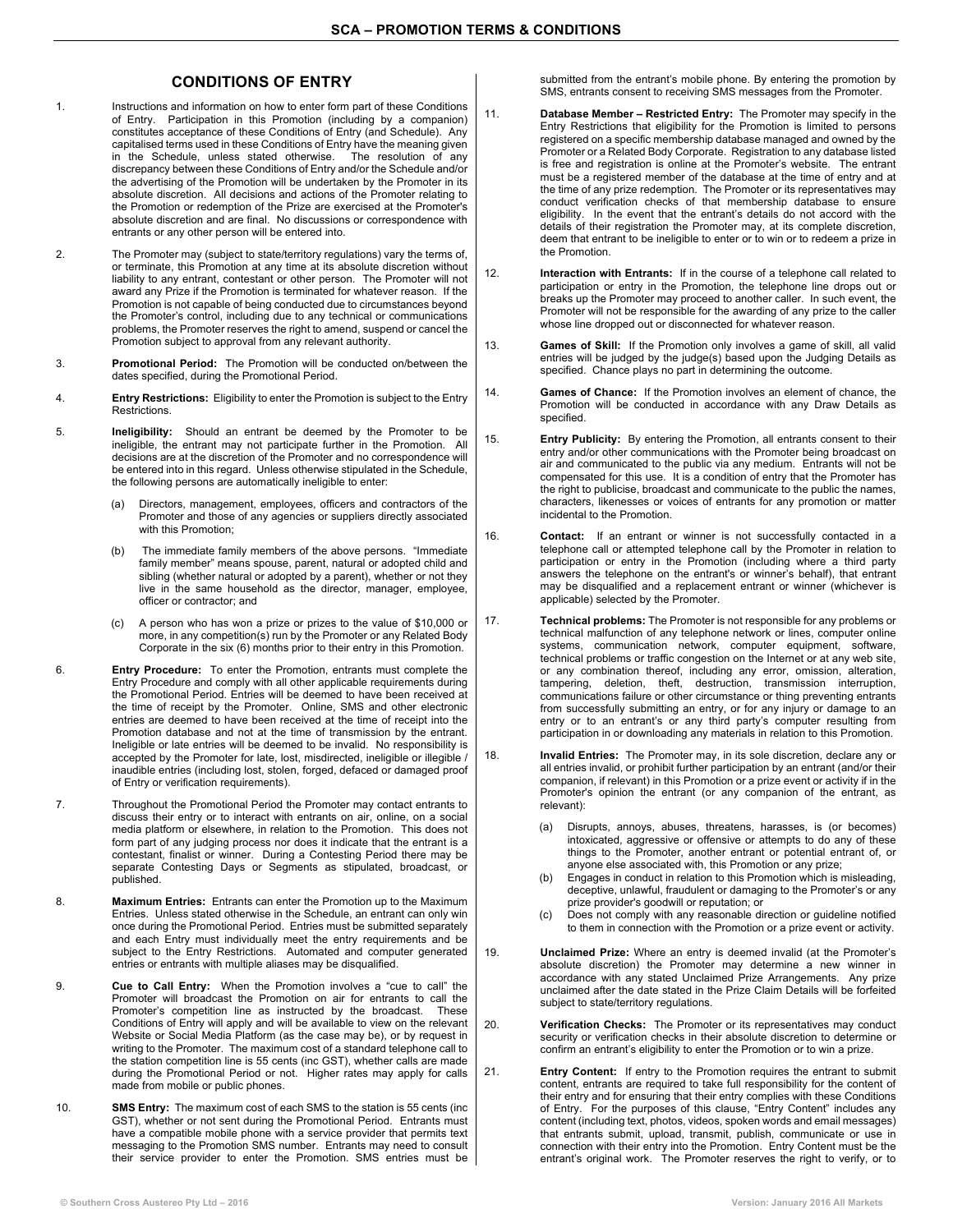require the entrant to verify, that the Entry Content is the entrant's original work. If Entry Content cannot be verified to the Promoter's satisfaction, the Promoter may disqualify the relevant entry. The Promoter may, in its absolute discretion, edit, modify, delete, remove or take down any part of Entry Content.

- 22. Entry Content must not include:
	- (a) any image, video, recording or other kind of depiction of any other person (except incidentally and not prominently) without that person's express consent. If a person is a minor, the express consent of the minor's parent or guardian must be obtained before being included in any Entry Content (and if the minor is over 13, the minor's express consent must also be obtained). Entrants warrant that if any such content is included, they have obtained the express consent of the relevant person;
	- (b) any content that in the Promoter's opinion contravenes any law, infringes the rights of any person or is obscene, offensive, potentially defamatory, discriminatory, indecent or otherwise objectionable or inappropriate (which may include, without limitation, content involving nudity, malice, violence or swearing); and
	- (c) any literary, dramatic, musical or artistic work, any audio-visual or sound recording, or any other content in which copyright subsists, unless the entrant is entitled to do so. By including any such content in their entry, the entrant warrants that they have the permission of the relevant copyright owner to do so and that this permission allows the Promoter to use the entry in accordance with these Conditions of Entry.
- 23. **Assignment of rights in Entry:** By submitting an Entry to the Promotion, the entrant licenses the Promoter to use the Entry Content in any manner the Promoter wishes (including modifying, adapting, copying, publishing, broadcasting or communicating the entry, whether in original or modified form, in whole or in part or not at all), by way of all media, in perpetuity, without payment to the entrant (of royalties, compensation or otherwise). Entries become the property of the Promoter. Once submitted, no changes to or withdrawal of an entry will be permitted. Entries will not be returned by the Promoter.
- 24. **Intellectual Property and Moral Rights:** By entering this Promotion, the entrant: (a) consents to any dealings with their Entry Content that may otherwise infringe their moral rights in an entry; (b) agrees not to assert any moral rights (wherever and whenever such rights are recognised) in respect of their entry or publicity materials containing any part of their entry, against the Promoter, its assigns, licensees and successors in title; and (c) undertakes to the Promoter that their entry is not in breach of any third party intellectual property rights.
- 25. **Publicity:** Entrants (and their companions, as relevant) may be required by the Promoter to participate in photo, recording, video or film session(s), and they grant the right to use such publicity materials in any medium (including, without limitation, the internet) to the Promoter to use in any manner it sees fit.
- 26. **Prize Details:** All prize(s) will be awarded as specified in the Prize Details. If a prize is unavailable for any reason the Promoter, at its discretion, may substitute for it another item of equal or higher value. The Prize(s) are subject to any Prize Restrictions and any requirements of relevant state/territory authorities. Each Prize or part thereof is subject to state/termory authorities. Each map of part theose is seen to the angular and any availability, non-transferable and non-exchangeable, must be used on any dates specified in these Conditions of Entry or as stipulated by the Promoter or prize provider and is not redeemable for cash unless cash is specified. The Promoter will not be responsible or liable if for any reason beyond its reasonable control any element of any prize is not provided. The Promoter will not be liable for any damage to or delay in delivery of any prize, or for any compensation in relation to any prize.
- 27. **Prize Values:** The Total Prize Pool is specified in the Schedule. Prize values are generally the recommended retail value as provided by the prize provider, are in Australian dollars, include GST (unless otherwise stipulated) and are correct at the time of preparation of these Conditions of Entry. The Promoter accepts no responsibility for any tax implications that may arise from winning any prize. Independent financial advice should be sought. The Promoter takes no responsibility for variations in the value of any prize.
- 28. **Vouchers:** All vouchers awarded are valid until the expiry date specified on the voucher or by the prize provider, and are subject to any terms and conditions imposed by the prize provider. The Promoter is not liable for any voucher that has been lost, stolen, forged, damaged or tampered with in any way once awarded.
- 29. **Meet & Greet:** Unless expressly stated otherwise, a prize that involves a "meet and greet" element with a celebrity/artist/public figure (**Celebrity**) is subject to the availability of that Celebrity, and will be at the discretion of the Celebrity's management. The Promoter will not be liable for the failure of the winner and any companions to meet the Celebrity for whatever reason, and no cash or alternative tickets will be awarded in lieu of that element of the prize.
- 30. **Alcohol:** Should any prize include an event at which alcohol will be served, participants must be aged 18 years or over. Minors are not permitted to attend the prize event. All prize winners and their companions must carry valid photo identification with them at all times during the prize event. If alcohol is made available as part of the prize at the prize event, it will be served in accordance with the principles of responsible service of alcohol as exercised by the staff and management of the premises at which the prize event takes place. The premises staff and management reserve the right to refuse service of alcohol to any prize winner or their companions should they be deemed to be intoxicated.
- 31. **Travel:** Unless expressly stated otherwise, if a prize involves travel, no other costs will be included and all expenses (including, but not limited to, the costs of transport to and from a prize venue and meals), other than those specifically referred to, will be at each prize winner's and (if applicable) their companion(s)'s cost. Accommodation prizes cover room charges only. The Promoter will not be liable for the failure of the winner and any companions to meet travel schedules or cancellations for whatever reason and regardless as to fault, and no cash or alternative tickets or bookings will be awarded in lieu of that element of the prize. No travel insurance is included in any travel prize. Unless otherwise specified, entrants/winners/companions must make their own way to and from all events associated with the Promotion/prize at their own cost.
- 32. **Tickets:** Unless expressly stated otherwise, if a prize involves tickets to an event, the Promoter will not be responsible for any changes in times or dates, cancellations or rescheduling of events that may prevent the prize winner from redeeming the prize or any part of it and no cash or alternative tickets will be awarded in lieu of that element of the prize. All tickets are only valid for the date or period specified on the tickets or by the prize provider, and are subject to any terms and conditions imposed by the prize provider, including any conditions of entry into the relevant event location (e.g. behaviour requirements and applicable dress codes), any conditions of ticket validity and any restrictions on ticket on-sale or transfer. The Promoter does not control entry to the relevant event location. Once awarded, the Promoter is not liable for any ticket that has been lost, stolen, forged, damaged or tampered with in any way.
- 33. **Cash:** Cash prizes may be awarded in the form of a cheque or by an EFT transfer to the winner's nominated bank account. Cash transfers or cheques may take up to thirty (30) working days to process prior to being ready for collection or postage, from the date the prize provider contacts the prize winner to confirm their details. Winners will be notified once cheques are ready for collection, should that be the method of prize fulfilment.
- 34. **Set-up of Prizes:** If a prize requires installation, set-up, ongoing mobile or data plans, or any other ongoing arrangements, care or costs, the relevant winner/companion is responsible for these arrangements.
- 35. **Minors:** Entrants under the age of 18 years must have parent or guardian consent to enter the Promotion. If any participant in a challenge or activity conducted in connection with this Promotion is under 18 years of age, a parent or legal guardian of that person must be present for the duration of that event. The Promoter reserves the right to stipulate that entrants, winners and/or companions must be aged 21 or over in suitable instances where applicable.
- 36. **Claiming Prizes:** The Promoter may require prize winners to provide proof of identity, proof of residency and proof of entry validity (**Evidence**) in order to claim a Prize. The suitability of Evidence supplied is at the Promoter's discretion. In the event that a prize winner cannot provide suitable Evidence, the prize winner will forfeit the prize and no substitute will be offered. If a prize winner does not redeem any element of a prize, that element of the prize will be forfeited by the prize winner and cash will not be awarded in lieu of that prize or any part of it.
- 37. **Notification & Publication of Winners:** Prize winners will be notified in accordance with the Notification of Winners. Prize winners' names and state or territory of residence will be published as specified in Publication Details. The Promoter and the agencies associated with this Promotion may also publish the name and state or territory of the winners on the Website(s) or Social Media Platform(s). By entering, entrants request that their full address not be published.
- 38. **Proxy:** If the Promoter has expressly stated that a proxy can attend an event related to the Promotion on behalf of an entrant or winner, the entrant must provide all details to the Promoter and otherwise comply with all instructions of the Promoter regarding the proxy. Entrants/winners who nominate a proxy accept all decisions made by the proxy. For the purposes of these Conditions of Entry (and the Schedule), all references to an entrant/winner will also be deemed to apply to that entrant's/winner's proxy, as relevant. The proxy must:
	- (a) comply with any requirements specified by the Promoter including age, location, availability, etc.;
	- (b) accept and agree to be bound by these Conditions of Entry (& the Schedule) and any additional conditions provided by the Promoter or prize supplier/s and must sign any document the Promoter requires for this purpose; and